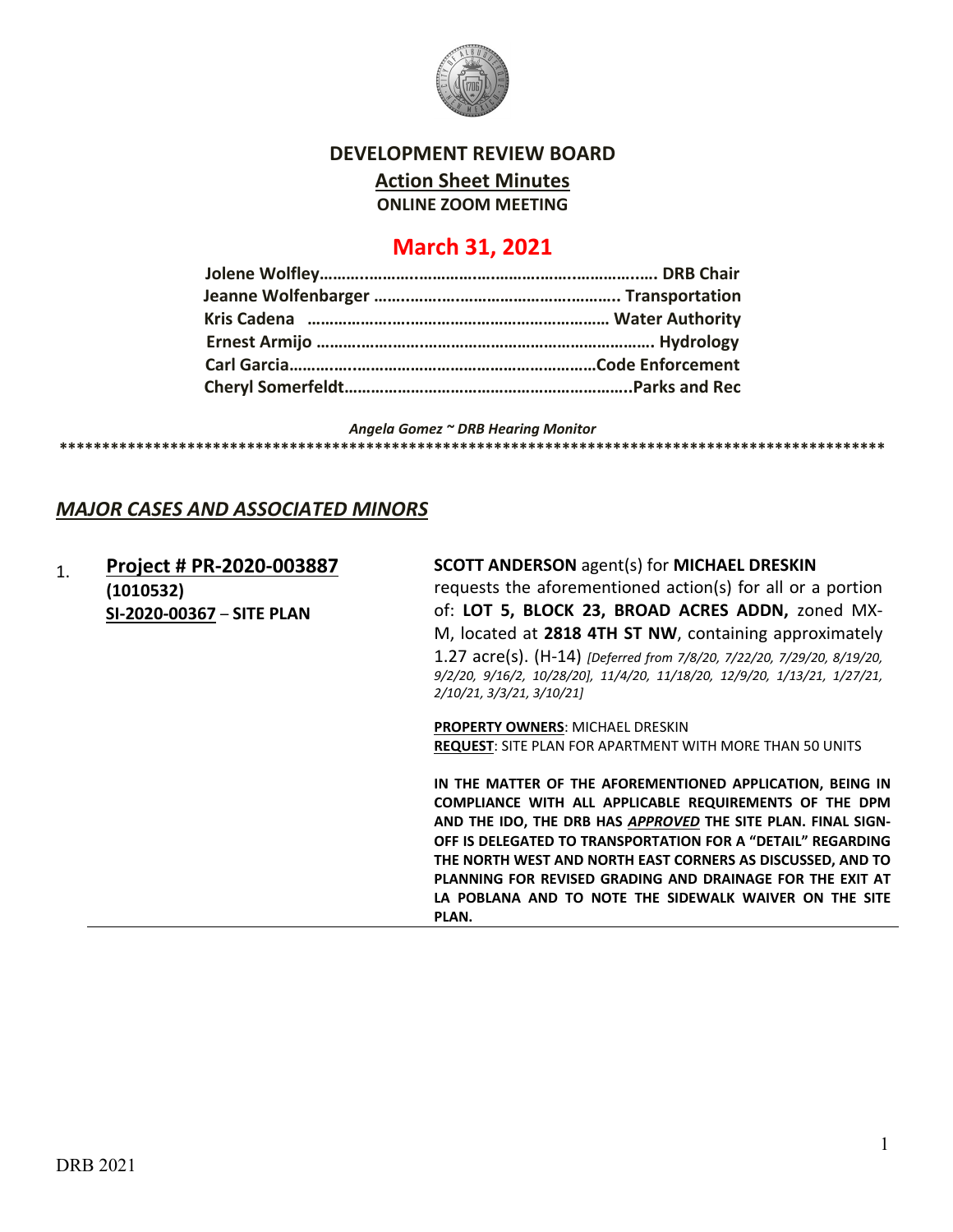| 2. | PR-2020-003887<br>SD-2021-00045 - AMENDMENT TO<br><b>INFRASTRUCTURE LIST</b> | SBS CONSTRUCTION AND ENGINEERING, LLC agent for<br>MICHAEL DRESKIN request(s) the aforementioned action(s)<br>for all or a portion of Lot 1-A, 6, 7, 8, 9 & 10 BLOCK 2, CITY<br>REALTY CO.'S ADDITION NO. 1 zoned MX-M, located at<br>2818 4TH ST NW between PHOENIX AV NE and LA<br>POBLANA RD NW, containing approximately 1.2690 acre(s).<br>$(H-14)$                                                        |
|----|------------------------------------------------------------------------------|-----------------------------------------------------------------------------------------------------------------------------------------------------------------------------------------------------------------------------------------------------------------------------------------------------------------------------------------------------------------------------------------------------------------|
|    |                                                                              | PROPERTY OWNERS: MICHAEL DRESKIN<br>REQUEST: TO AMEND TWO ITEMS ON THE INFRASTRUCTURE LIST<br>BASED ON SITE PLAN CHANGES; 1) CHANGE SIDEWALK FROM 8 TO 6<br>FEET WIDE ON PHOENIX NW 2) CHANGE DRIVE WAY FROM 26 FEET TO<br>13 FEET ON LA POBLANA RD NW                                                                                                                                                          |
|    |                                                                              | IN THE MATTER OF THE AFOREMENTIONED APPLICATION, BEING IN<br>COMPLIANCE WITH ALL APPLICABLE REQUIREMENTS OF THE DPM<br>AND THE IDO, THE DRB HAS APPROVED THE AMENDED<br>INFRASTRUCTURE LIST. A FINDING SHALL BE PLACED ON THE NOTICE<br>OF DECISION TO REFERENCE THAT AN INFRASTRUCTURE<br><b>IMPROVEMENTS AGREEMENT WILL BE REQUIRED FOR THE PLATTING</b><br>ACTION. THIS NOTE WILL ALSO BE ADDED TO THE PLAT. |
| З. | PR-2020-003887<br>VA-2021-00077- SIDEWALK WAIVER                             | <b>SCOTT ANDERSON</b> agent for MICHAEL DRESKIN request(s)<br>the aforementioned action(s) for all or a portion of Lot 1-A,<br>BLOCK 2, CITY REALTY CO.'S ADDITION NO. 1 zoned zoned<br>MX-M, located at 2818 4TH ST NW between PHOENIX AV<br>NE and LA POBLANA RD NW, containing approximately<br>1.2690 $\arccos 1$ . (H-14)                                                                                  |
|    |                                                                              | <b>PROPERTY OWNERS: MICHAEL DRESKIN</b><br>REQUEST: TO WAIVE 8 FT SIDEWALK WIDTH TO ALLOW 6 FT SIDEWALK<br>ON PHOENIX AVE NW                                                                                                                                                                                                                                                                                    |
|    |                                                                              | IN THE MATTER OF THE AFOREMENTIONED APPLICATION, BEING IN<br>COMPLIANCE WITH ALL APPLICABLE REQUIREMENTS OF THE DPM<br>AND THE IDO, THE DRB HAS APPROVED THE SIDEWALK WAIVER AS<br>SHOWN ON EXHIBIT IN THE PLANNING FILE.                                                                                                                                                                                       |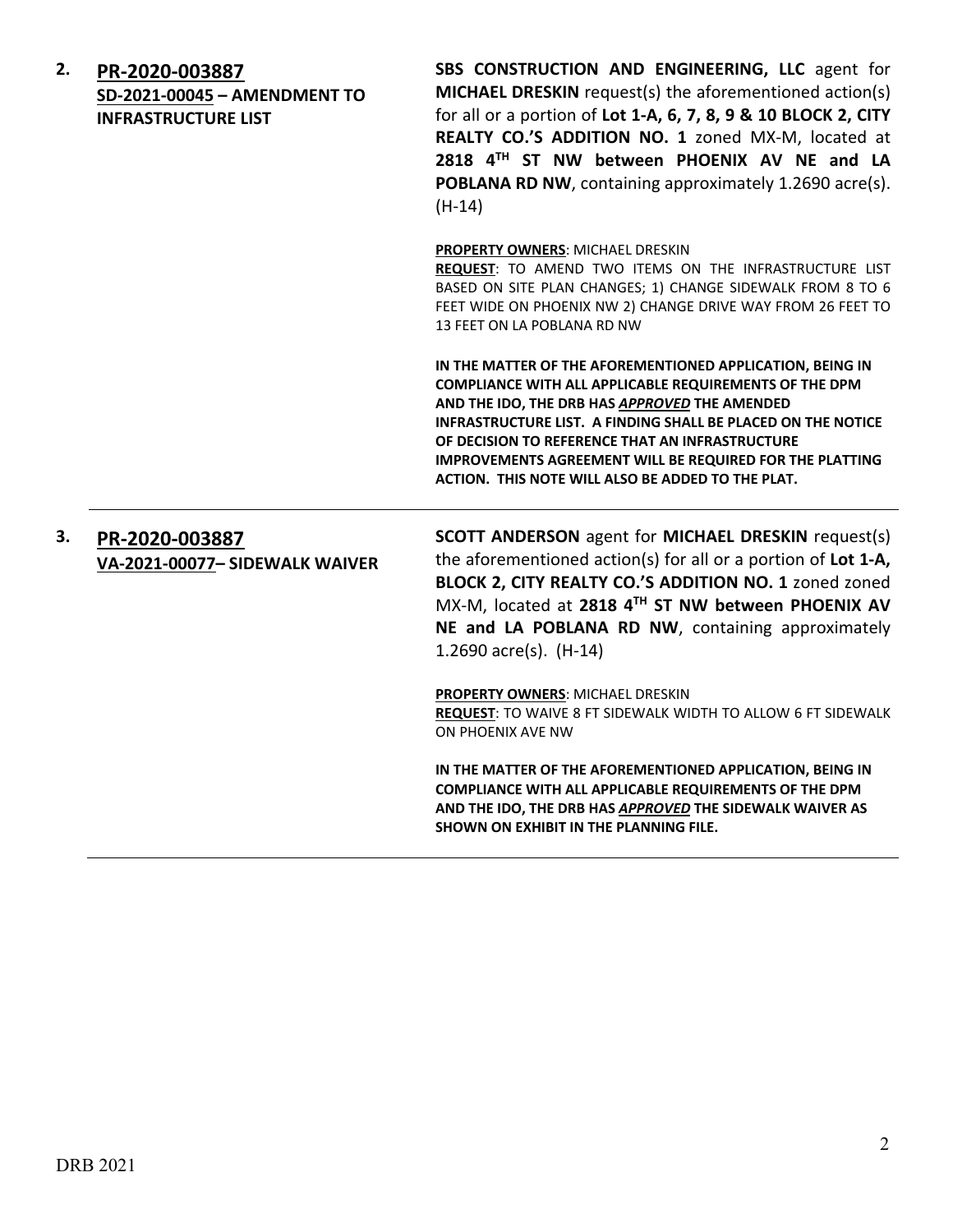### **4. [PR-2018-001579](http://data.cabq.gov/government/planning/DRB/PR-2018-001579/DRB%20Submittals/PR-2018-001579_March_31_2021/Application/Application%20Combined_FullSet.pdf)**

**SI-2021-00304 – SITE PLAN SI-2021-00305 – SITE PLAN AMENDMENT PS-2021-00040 – SKETCH PLAT**

**MODULUS ARCHITECTS INC. C/O ANGELA WILLIAMSON**  agent for **WINROCK PARTNERS LLC** requests the aforementioned action(s) for all or a portion of: **PARCEL Z FINAL PLAT PARCEL Z AND TRACTS A, D, E, F-1, G & H,**  zoned MX-H, located at **2100 LOUISIANA BLVD NW between INDIAN SCHOOL and I-40** containing approximately 28.8654 acre(s). (J-19)

#### **PROPERTY OWNERS**: WINROCK PARTNERS LLC

**REQUEST**: SITE PLAN FOR NEW PARK CONCEPT TO INCLUDE WATERFEATURES, 2 INTERAL PAD SITES FOR FUTURE USERS, 2 BUILDINGS ALONG DILLARDS. PARK INCLUDES KIDS PLAYING AREA, PATHS AND BRIDGES

**DEFERRED TO APRIL 28TH, 2021.**

**5. [PR-2018-001579](http://data.cabq.gov/government/planning/DRB/PR-2018-001579/DRB%20Submittals/PR-2018-001579_MARCH_10_2021/Application/) SD-2021-00035 – PRELIMINARY/FINAL PLAT**

**MODULUS ARCHITECTS, INC C/O ANGELA WILLIAMSON, CEO** agent for **WINROCK PARTNERS** request(s) the aforementioned action(s) for all or a portion of: **PARCEL Z FINAL PLAT PARCEL Z AND TRACTS A, D, E, F, F-1, G & H, WINROCK CENTER ADDITION** zoned MX-H, located at **2100 LOUSIANA BLVD NE between INDIAN SCHOOL and I-40** containing approximately 28.86 acre(s). (J-19)*[Deferred from 3/10/21]*

**PROPERTY OWNERS**: SUN CAPITAL HOTELS. OWNERS; WINROCK PARTNERS **REQUEST**: PRELIMINARY PLAT FOR WINROCK TOWN CENTER FOR A NEW HOTEL – APPROXIMATELY 149 ROOMS ENCOMPASSING +/- 80,000 SQ FT

**DEFERRED TO APRIL 14TH, 2021.**

# *MAJOR CASES*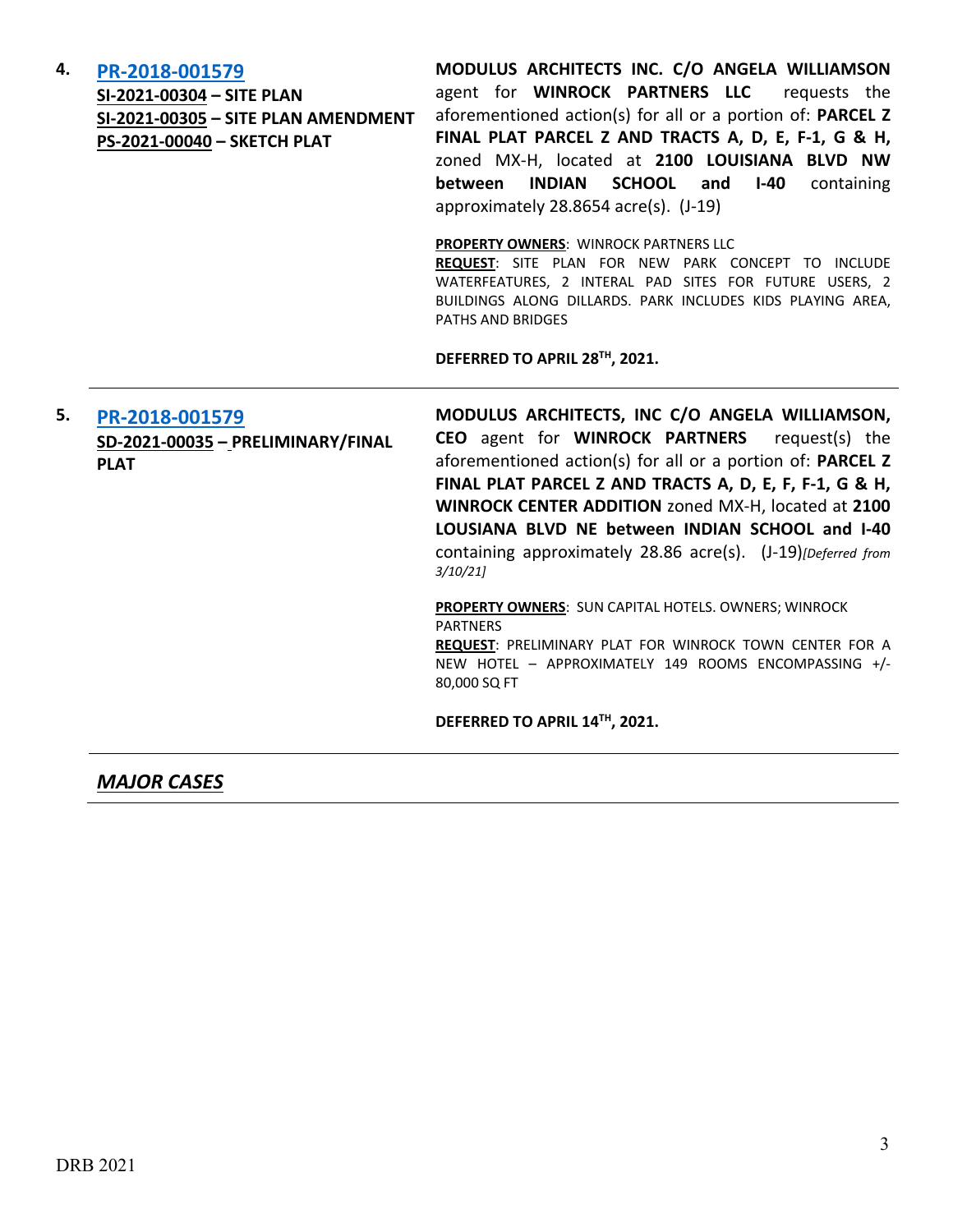**6. [PR-2018-001579](http://data.cabq.gov/government/planning/DRB/PR-2018-001579/DRB%20Submittals/) SI-2020-01477** – **SITE PLAN AMENDMENT VA-2020-00469 – WAIVER TO IDO**

**DEKKER/PERICH/SABATINI** request(s) the aforementioned action(s) for all or a portion of: **PARCEL A-1-A-1-B SUBD PLAT TRS A-1-A-1-A & A-1-A-1-B WINROCK CENTER ADDN, PARCEL A-2 AND A-3 PLAT OF PARCELS A-1 THRU A-3 & PARCEL C-2A WINROCK CENTER ADDN + PARCEL C-2A1 SUBD PLAT PARCEL C-2A1 & C-2A2 WINROCK CENTER ADDN, PARCEL E1A WINROCK CENTER ADDITION, PARCEL D1A WINROCK CENTER ADDN REPLAT OF PARCEL D1 WINROCK CENTER ADDN AND PARCEL A-1-A-1-A-1-A WINROCK CENTER ADDITION**, zoned MX-H**,** zoned MX-M located at **7500 INDIAN SCHOOL RD**, containing approximately 83 acre(s). (J-19)*[Deferred from 1/13/21, 2/10/21, 3/3/21, 3/17/21]*

**PROPERTY OWNERS**: DARIN SAND, WINROCK PARTNERS LLC

**REQUEST**: A MAJOR AMENDMENT TO THE APPROVED SITE DEVELOPMENT PLAN FOR WINROCK TOWN CENTER TO FACILITATE THE DEVELOPMENT OF A NEW 199 UNIT MULTI-FAMILY DEVELOPMENT FOR A VACANT LOT AT 7500 INDIAN SCHOOL.

**DEFERRED TO APRIL 14TH, 2021.**

**7**. **[PR-2020-004757](http://data.cabq.gov/government/planning/DRB/PR-2020-004757/DRB%20Submittals/PR-2020-004757_March_31_2021/Application/DRB%20Site%20Plan%20Submission.pdf) SI-2021-00307 – SITE PLAN (sketch plat 12-9-20)**

**KIMLEY-HORN** agent for **MACRITCHIE** requests the aforementioned action(s) for all or a portion of **TRACT C48 AND C49, TOWN OF ATRISCO GRANT,** zoned NR-BP, located on **VOLCANO RD between CENTRAL AVE and BRISTOL ST** containing approximately 9.59 acre(s). (K-9)

**PROPERTY OWNERS**: JUANITA GARCIA GONZALEZ **REQUEST**: REVIEW OF PROPOSED RV STORAGE FACILITY ON 9.59 ACRE SITE LOCATED AT THE NORTHWEST CORNER OF CENTRAL AVE AND VOLCANO RD

**DEFERRED TO APRIL 21ST, 2021.**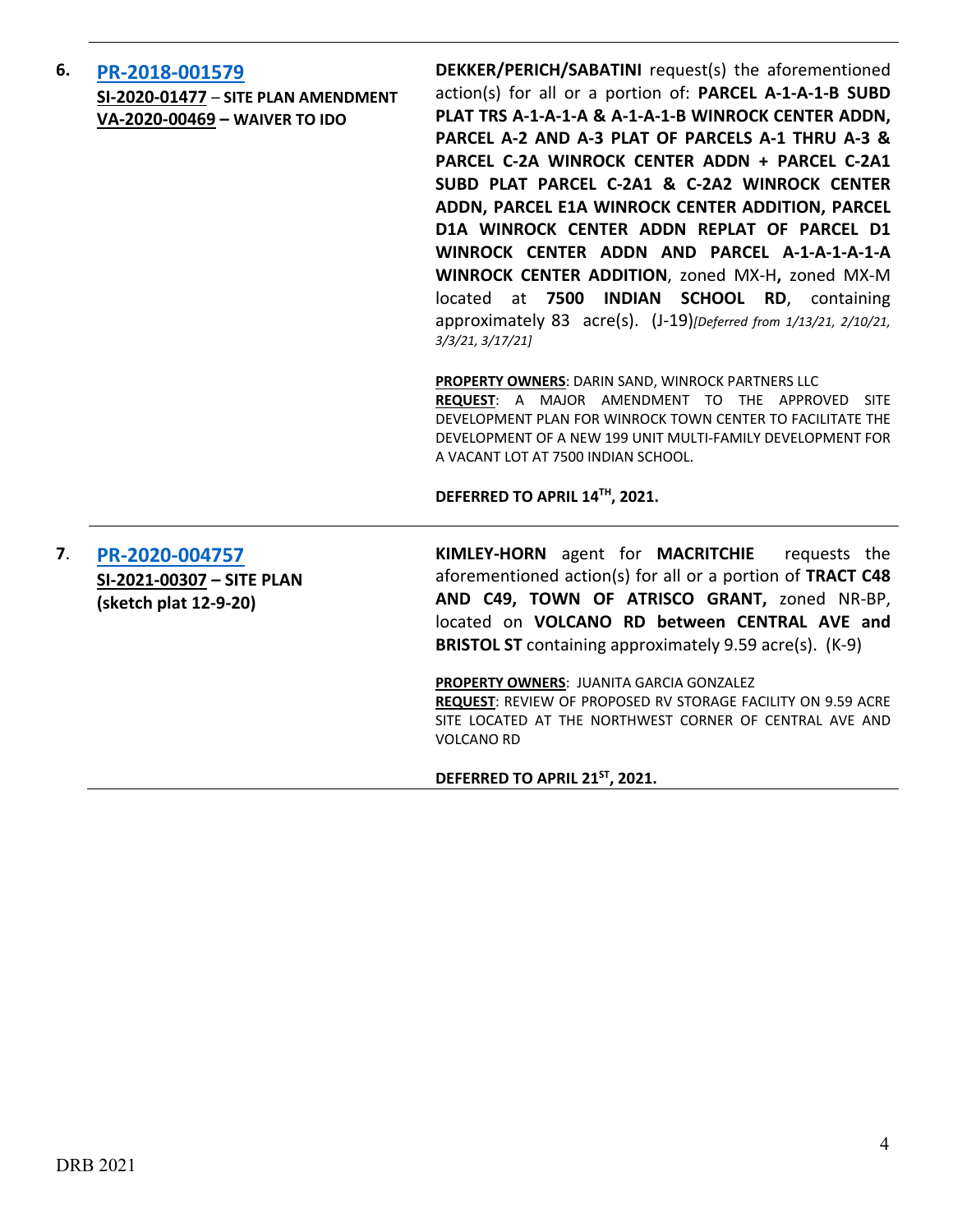| 8.  | PR-2020-003658<br>SD-2021-00040 - VACATION OF RIGHT-<br><b>OF-WAY</b><br>SD-2021-00043 - VACATION OF PUBLIC<br><b>EASEMENT</b> | <b>ISAACSON &amp; ARFMAN, INC.</b> agent for CRP-GREP<br>OVERTURE ANDALUCIA OWNER, LLC<br>requests the<br>aforementioned action(s) for all or a portion of: TRACT 4,<br>NORTH ANDALUCIA AT LA LUZ, zoned PD, located on<br>TRACT 4 between ANTEQUERA RD NW and MIRANDELA ST<br>NW containing approximately 7.7007 acre(s). (E-12)                                                                                                                                                                                                                                                                      |
|-----|--------------------------------------------------------------------------------------------------------------------------------|--------------------------------------------------------------------------------------------------------------------------------------------------------------------------------------------------------------------------------------------------------------------------------------------------------------------------------------------------------------------------------------------------------------------------------------------------------------------------------------------------------------------------------------------------------------------------------------------------------|
|     |                                                                                                                                | <b>PROPERTY OWNERS: SILVER LEAF VENTURES LLC</b><br>REQUEST: VACATION OF PUBLIC RIGHT-OF-WAY AND PUBLIC UTILITY<br>EASEMENT TO MATCH REVISED PROPERTY LINE OF TRACT 4 PER<br>SKETCH PLAT PS-2021-00028, CORRECTING DISCREPANCY BETWEEN<br>PLATTED LIMITS OF PUBLIC RIGHT-OF-WAY AND THE CONSTRUCTED<br>PUBLIC ROADWAY.                                                                                                                                                                                                                                                                                 |
|     |                                                                                                                                | IN THE MATTER OF THE AFOREMENTIONED APPLICATIONS, BEING IN<br>COMPLIANCE WITH ALL APPLICABLE REQUIREMENTS OF THE DPM<br>AND THE IDO, THE DRB HAS APPROVED THE VACATIONS AS SHOWN<br>ON EXHIBIT B IN THE PLANNING FILE PER SECTION 14-16-6(K) OF THE<br>IDO.                                                                                                                                                                                                                                                                                                                                            |
| 9.  | PR-2020-002761<br>SI-2021-00255 - SITE PLAN AMENDMENT                                                                          | <b>CONSENSUS</b><br><b>PLANNING</b><br>INC.<br>for<br><b>LEGACY</b><br>agent<br>DEVELOPMENT & MANAGEMENT, LLC request(s) the<br>aforementioned action(s) for all or a portion of LOTS 8-A &<br>23-A BLOCK 26 TRACT A UNIT B, NORTH ALBUQUERQUE<br>ACRES zoned NR-BP and MX-L, located at 6501 EAGLE<br>ROCK AVE NE between SAN PEDRO DR NE and LOUISIANA<br>BLVD NE, containing approximately 5.6759 acre(s). (C-18)<br>PROPERTY OWNERS: LEGACY DEVELOPMENT & MANAGEMENT, LLC<br><b>REQUEST: MAJOR AMENDMENT TO REMOVE LOT 8-A FROM PRIOR SITE</b><br>PLAN APPROVAL<br>DEFERRED TO APRIL 14™, 2021.    |
| 10. | PR-2020-002761<br>SI-2021-00256 - SITE PLAN                                                                                    | <b>CONSENSUS PLANNING</b><br>INC.<br><b>LEGACY</b><br>agent<br>for<br><b>DEVELOPMENT &amp; MANAGEMENT, LLC</b> request(s) the<br>aforementioned action(s) for all or a portion of <b>LOTS 8-A &amp;</b><br>23-A BLOCK 26 TRACT A UNIT B, NORTH ALBUQUERQUE<br>ACRES zoned MX-L, located at 6700 & 6716 MODESTO AVE<br>NE between SAN PEDRO DR NE and LOUISIANA BLVD NE,<br>containing approximately 4.7885 acre(s). (C-18)<br>PROPERTY OWNERS: LEGACY DEVELOPMENT & MANAGEMENT, LLC<br>REQUEST: SITE PLAN FOR 120-UNIT MULTI-FAMILY RESIDENTIAL<br><b>DEVELOPMENT</b><br>DEFERRED TO APRIL 14TH, 2021. |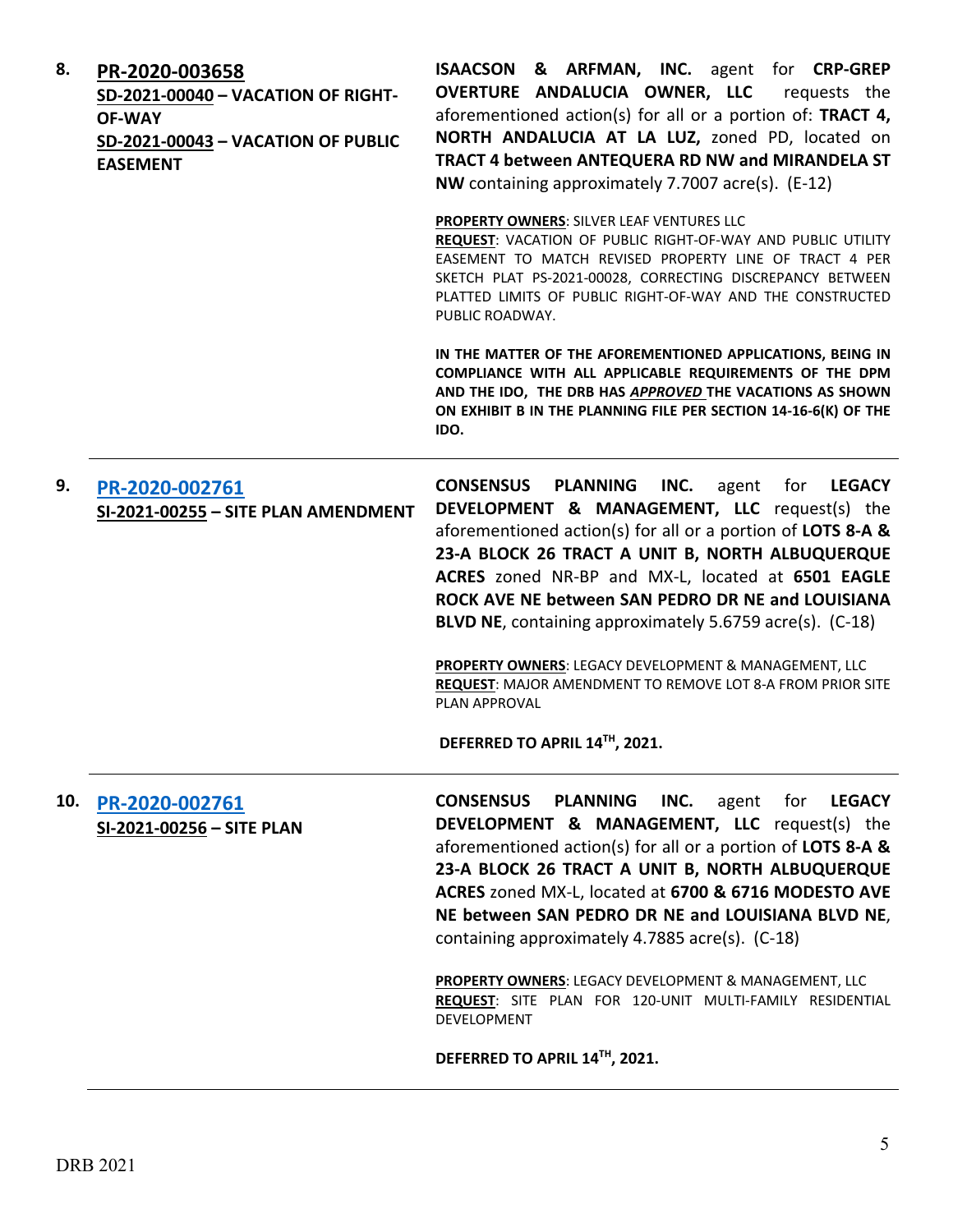|     | 11. PR-2021-005210<br>SI-2021-00303 - SITE PLAN<br>(1010536) | CONSENSUS PLANNING INC./CHRIS GREEN, PLA, ASLA<br>agent for ALBUQUERQUE DEPARTMENT OF MUNICIPAL<br>DEVELOPMENT/PATRICK MONTOYA, DIRECTOR requests<br>the aforementioned action(s) for all or a portion of C3A,<br>WESTLAND NORTH, zoned PC, located at 1801 ARROYO<br>VISTA BLVD NW between 118T ST and 1801 ARROYO<br>VISTA BLVD NW containing approximately 81.2 acre(s). (J-7<br>8(8)                              |
|-----|--------------------------------------------------------------|-----------------------------------------------------------------------------------------------------------------------------------------------------------------------------------------------------------------------------------------------------------------------------------------------------------------------------------------------------------------------------------------------------------------------|
|     |                                                              | <b>PROPERTY OWNERS: CITY OF ALBUQUERQUE</b><br>REQUEST: ADDITION OF A SIXTH ATHLETIC FIELD AS PART OF PHASE 2<br>OF THE ALBUQUERQUE REGIONAL SPORTS COMPLEX                                                                                                                                                                                                                                                           |
|     |                                                              | IN THE MATTER OF THE AFOREMENTIONED APPLICATION, BEING IN<br>COMPLIANCE WITH ALL APPLICABLE REQUIREMENTS OF THE DPM<br>AND THE IDO, THE DRB HAS APPROVED THE SITE PLAN. FINAL SIGN-<br>OFF IS DELEGATED TO TRANSPORTATION FOR A SIDEWALK DETAIL,<br>AND TO PLANNING FOR PROJECT AND APPLICATION NUMBERS TO BE<br>ADDED TO THE PLAT, AND FOR SITE PLAN SHEETS TO BE SIGNED AND<br>STAMPED BY APPROPRIATE PROFESSIONAL. |
|     | 12. PR-2020-003443                                           | <b>CONSENSUS PLANNING INC. agent for HOLLY PARTNERS</b>                                                                                                                                                                                                                                                                                                                                                               |
|     | SD-2021-00027- PRELIMINARY PLAT                              | LLC request(s) the aforementioned action(s) for all or a                                                                                                                                                                                                                                                                                                                                                              |
|     | (sketch plat 3-4-20)                                         | portion of: 20A-1, PARADISE NORTH zoned MX-L, located<br>on UNSER BLVD NW between BANDELIER DR NW and<br>McMAHON BLVD NW containing approximately 19.01<br>$\text{acre}(s)$ . $(A-11)$ [Deferred from 3/10/21]                                                                                                                                                                                                        |
|     |                                                              | PROPERTY OWNERS: HOLLY PARTNERS LLC<br>REQUEST: SUBDIVIDE EXISTING LOT INTO 9 NEW LOTS AND PROVIDE<br>REQUIRED PUBLIC INFRASTRUCTURE                                                                                                                                                                                                                                                                                  |
|     |                                                              | DEFERRED TO APRIL 14TH, 2021.                                                                                                                                                                                                                                                                                                                                                                                         |
| 13. | PR-2020-004820                                               | <b>CONSENSUS PLANNING INC.</b> agent(s) for <b>MOUNTAIN</b>                                                                                                                                                                                                                                                                                                                                                           |
|     | (1003119)                                                    | <b>CLASSIC REAL ESTATE</b> request(s) the aforementioned                                                                                                                                                                                                                                                                                                                                                              |
|     | SI-2020-001468 - SITE PLAN                                   | action(s) for all or a portion of: TRACT 4-B1, HOME                                                                                                                                                                                                                                                                                                                                                                   |
|     |                                                              | DEVELOPMENT ADDITION zoned MX-M located at 25                                                                                                                                                                                                                                                                                                                                                                         |
|     |                                                              | <b>HOTEL CIRCLE NE between LOMAS BLVD and INTERSTATE</b>                                                                                                                                                                                                                                                                                                                                                              |
|     |                                                              | 40, containing approximately 5.043 acre(s). (K-21)[Deferred]<br>from 1/13/21, 2/3/21, 2/24/21, 3/10/21]                                                                                                                                                                                                                                                                                                               |
|     |                                                              | PROPERTY OWNERS: AMERSTONE INVESTMENTS LLC<br>REQUEST: SITE PLAN FOR CONVERSION OF HOTEL TO MULTI-FAMILY<br><b>RESIDENTIAL USE</b>                                                                                                                                                                                                                                                                                    |
|     |                                                              | DEFERRED TO APRIL 21 <sup>ST</sup> , 2021.                                                                                                                                                                                                                                                                                                                                                                            |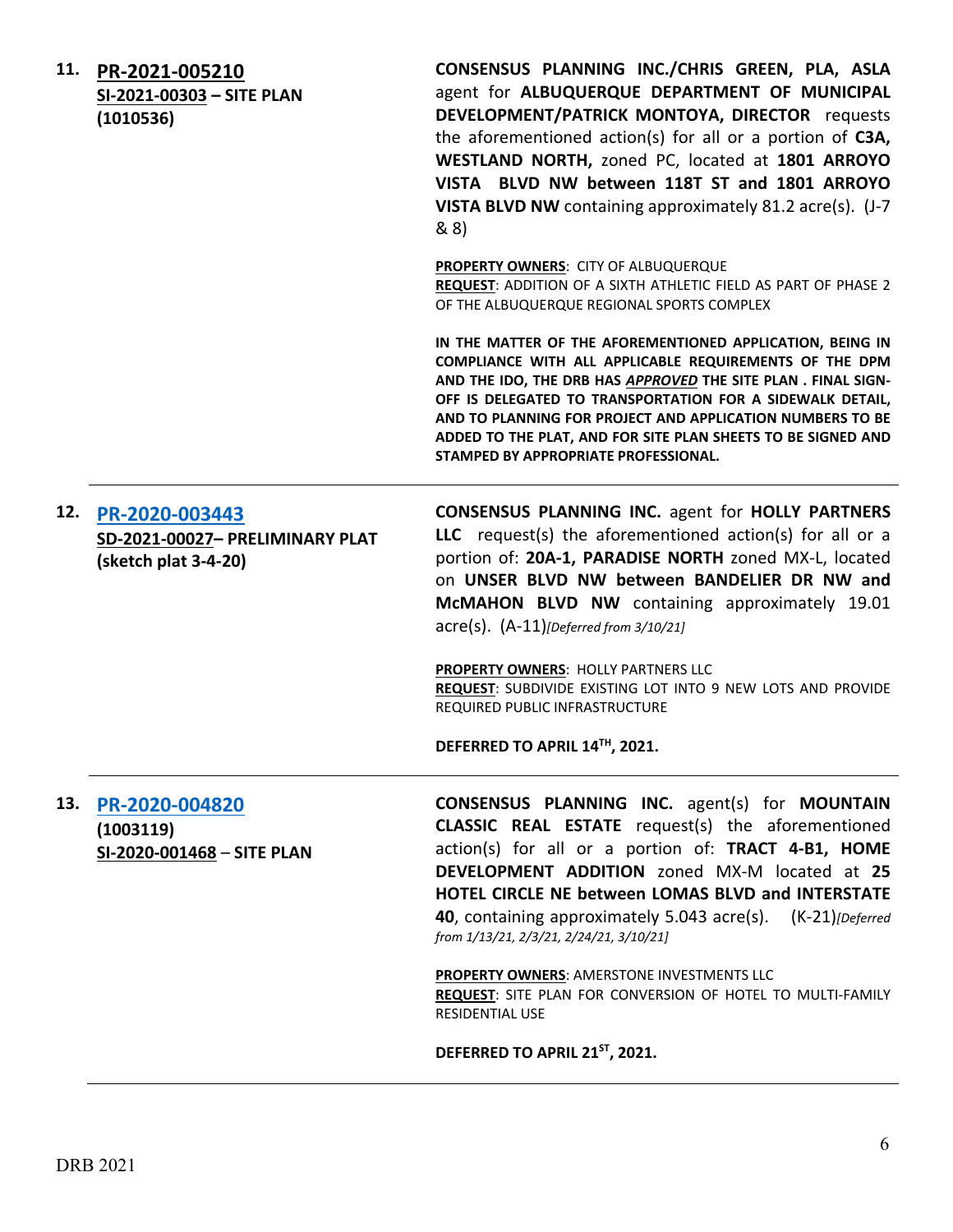| 14. | PR-2020-004475<br>SI-2021-00254 - SITE PLAN                                 | JOE SLAGLE, ARCHITECT agent for CURTIS PINO request(s)<br>the aforementioned action(s) for all or a portion of LOT 21,<br>TRACT 2 BLOCK 9 UNIT 3, NORTH ALBUQUERQUE ACRES<br>zoned MX-L, located at 7413 HOLLY AVE NE between<br>LOUISIANA and WYOMING, containing approximately<br>1.0031 $\arccos 1$ (C-19)                                                                                                                                                                                                                                                                                                                                                     |
|-----|-----------------------------------------------------------------------------|-------------------------------------------------------------------------------------------------------------------------------------------------------------------------------------------------------------------------------------------------------------------------------------------------------------------------------------------------------------------------------------------------------------------------------------------------------------------------------------------------------------------------------------------------------------------------------------------------------------------------------------------------------------------|
|     |                                                                             | PROPERTY OWNERS: CURTIS AND REBECCA PINO<br>REQUEST: 4,800 SQ FT DENTAL OFFICE AT GROUND LEVEL WITH 1000<br>SQ FT MEETING ROOM AT UPPER FLOOR. 3800 SQ FT OF LEASE SPACE<br>ALSO INCLUDED.                                                                                                                                                                                                                                                                                                                                                                                                                                                                        |
|     |                                                                             | DEFERRED TO APRIL 14TH, 2021.                                                                                                                                                                                                                                                                                                                                                                                                                                                                                                                                                                                                                                     |
| 15. | PR-2020-004748<br>SD-2021-00028 - VACATION OF PUBLIC<br><b>RIGHT OF WAY</b> | <b>TIM SOLINSKI</b> requests the aforementioned action(s) for all<br>or a portion of BLK 1A GARCIA ESTATE & REMAINING<br>PORTION SE CORNER, 58 4 ARMIJO BROS ADDN LOTS 58<br>TO 61 & LOTS P & Q, LTS 7 THR 12 BLK C MANDELL<br>BUSINESS ADDN EXC ELY PORT INCLUDED W/PAR ADJ<br>CONT 0.1731 AC M/L OR 7,540 SQ FT M/L, *62 4 ARMIJO<br>BROS ADDN LTS 62, 63 & 64 & LTS R, S & T & ALLEY ADJ LT<br>and LTS 1-5 ALL LT 6 EXC A SELY PORTION BLK C OF THE<br>MANDELL BUSINESS AND RESIDENCE ADDN AND AN<br>UNPLATTED STRIP OF LD W OF AND ADJ THERE TO CONT<br>0.4627 AC M/L OR 20,155 SQ FT M/L zoned MX-FB-UD,<br>located at ONE CIVIC PLAZA/400 MARQUETTE between |
|     |                                                                             | <b>MARQUETTE and TIJERAS</b> containing approximately 2.2273<br>acre(s). (J-14) [Deferred from 3/10/21, 3/17/21]                                                                                                                                                                                                                                                                                                                                                                                                                                                                                                                                                  |
|     |                                                                             | <b>PROPERTY OWNERS: BERNALILLO COUNTY</b><br><b>REQUEST: DEDICATE ADDITIONAL RIGHT OF WAY</b>                                                                                                                                                                                                                                                                                                                                                                                                                                                                                                                                                                     |
|     |                                                                             | IN THE MATTER OF THE AFOREMENTIONED APPLICATION, BEING IN<br>COMPLIANCE WITH ALL APPLICABLE REQUIREMENTS OF THE DPM<br>AND THE IDO, THE DRB RECOMMENDS APPROVAL OF THE VACATION<br>BY CITY COUNCIL BASED ON EXHIBIT IN THE PLANNING FILE PER<br>SECTION 14-16-6(K) OF THE IDO.                                                                                                                                                                                                                                                                                                                                                                                    |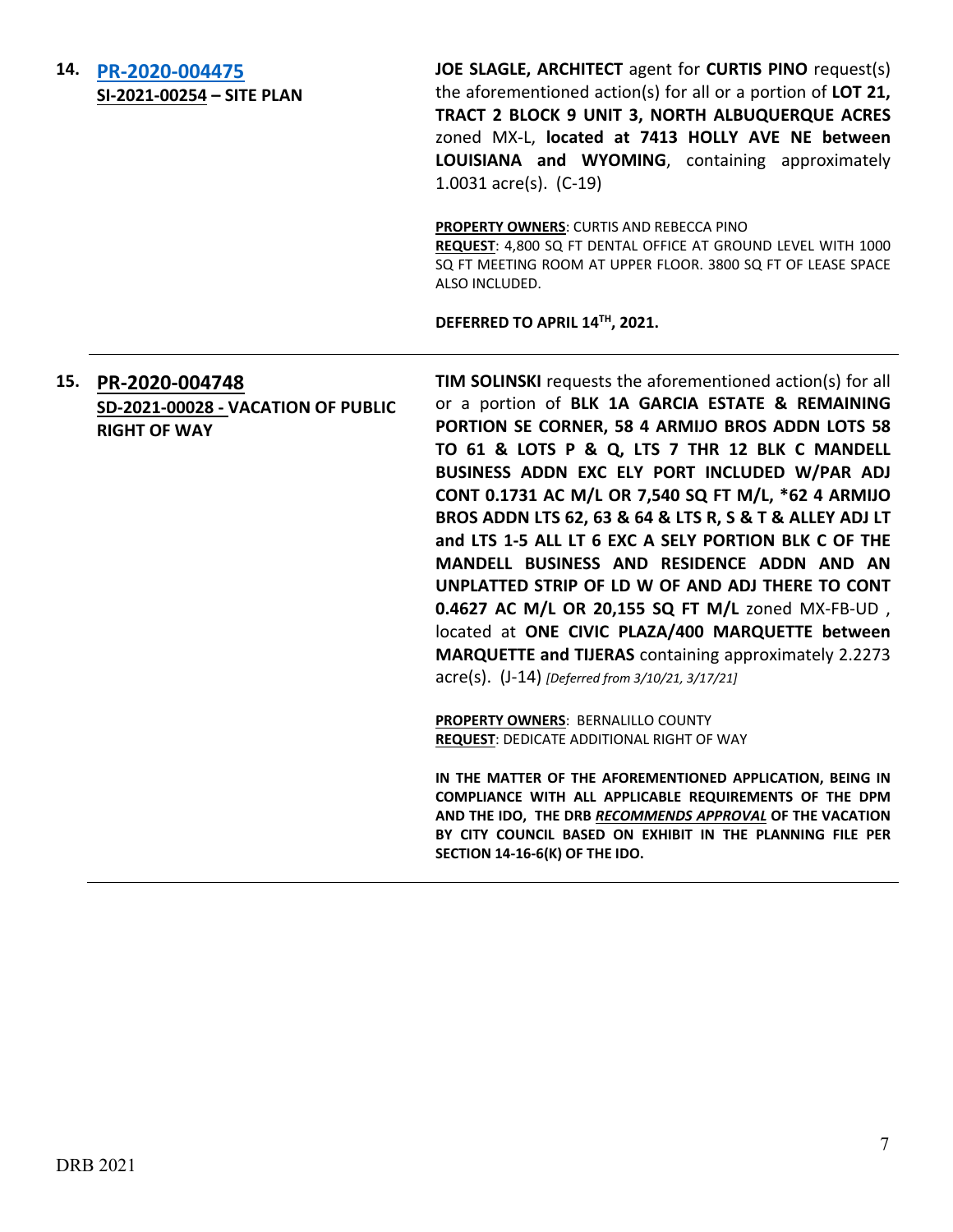**16. [PR-2020-004024](http://data.cabq.gov/government/planning/DRB/PR-2020-004024/DRB%20Submittals/)**

**SD-2021-00029 – PRELIMINARY PLAT (sketch plat 10-14-20)**

**CSI – CARTESIAN SURVEYS INC.** agent for **DIAMOND TAIL REALTY, LLC** request(s) the aforementioned action(s) for all or a portion of: **TRACTS H-5, VENTURA RANCH** zoned MX-M , located on **UNIVERSE BLVD NW between PASEO DEL NORTE NW and PARADISE BLVD NW** containing approximately 8.7797 acre(s). (B-10)*[Deferred from 3/10/21]*

**PROPERTY OWNERS**: DIAMOND TAIL REALTY, LLC **REQUEST**: REPLAT 5 LOTS INTO 6

**DEFERRED TO APRIL 28TH, 2021.**

### *MINOR CASES*

**17. [PR-2021-004964](http://data.cabq.gov/government/planning/DRB/PR-2021-004964/DRB%20Submittals/) SD-2021-00048 - PRELIMINARY/FINAL PLAT SD-2021-00049 – VACATION OF PUBLIC EASEMENT (Sketch plat 1/27/21)**

**CSI – CARTESIAN SURVEY'S INC.** agent for **WESTWAY HOMES** request(s) the aforementioned action(s) for all or a portion of **LOTS 1 & 2 BLOCK 12 UNIT 3B, MESA DEL SOL MONTAGE** zoned PC, located on **O'KEEFE AVE between WITKIN ST SE and STRYKER RD SE**, containing approximately 0.2231 acre(s). (S-16)

**PROPERTY OWNERS**: CORAZON DEL MESA 3B LLC and MARIA M **GREGORY REQUEST**: LOT LINE ADJUSTMENT CREATING TWO LOTS FROM TWO EXISTING LOTS

**IN THE MATTER OF THE AFOREMENTIONED APPLICATION, BEING IN COMPLIANCE WITH ALL APPLICABLE REQUIREMENTS OF THE DPM AND THE IDO, THE DRB HAS APPROVED THE VACATION AS SHOWN ON EXHIBIT IN THE PLANNING FILE PER SECTION 14-16-6(K) OF THE IDO.**

**IN THE MATTER OF THE AFOREMENTIONED APPLICATION, BEING IN COMPLIANCE WITH ALL APPLICABLE REQUIREMENTS OF THE DPM AND THE IDO, THE DRB HAS** *APPROVED* **THE PRELIMINARY/FINAL PLAT. FINAL SIGN OFF IS DELEGATED TO PLANNING FOR THE CORRECT APPLICATION NUMBER TO BE ADDED TO THE PLAT.**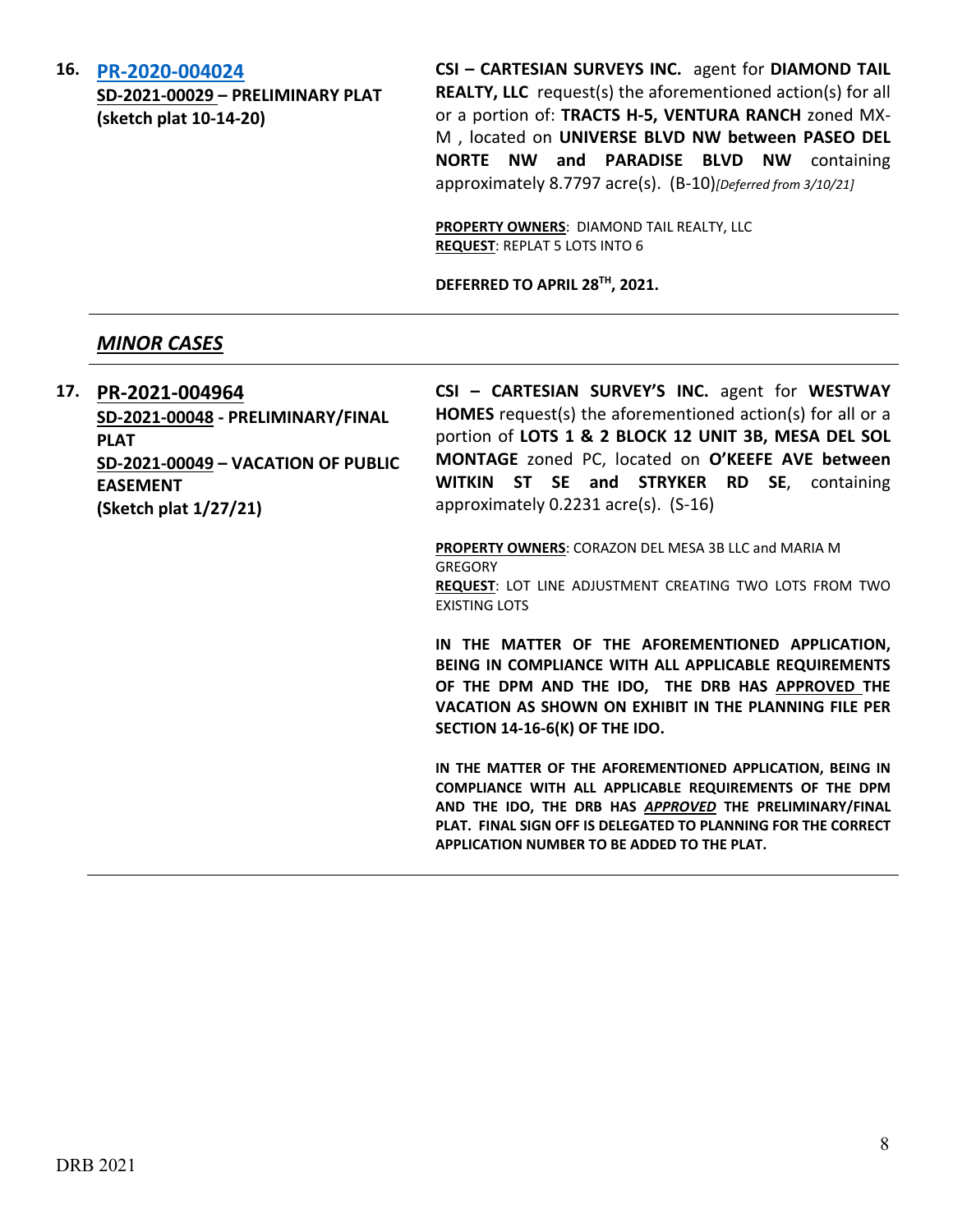| 18. | PR-2020-004941<br>SD-2021-00051 - VACATION OF PRIVATE<br><b>EASEMENT</b>                   | CSI - CARTESIAN SURVEY'S INC. agent for ARTHUR<br><b>OF</b><br><b>ALBUQUERQUE</b><br>request(s)<br><b>SALAS/CITY</b><br>the<br>aforementioned action(s) for all or a portion of LOTS 16-P1<br>and 17-P1 BLOCK 1, LAS MARCADAS SUBDIVISION zoned<br>R-ML, located on JILL PATRICIA AVE NW between MARNA<br>LYNN AVE NW and YVONNE MARIE DR NW, containing<br>approximately 0.3402 acre(s). (C-12)                                                                                              |
|-----|--------------------------------------------------------------------------------------------|-----------------------------------------------------------------------------------------------------------------------------------------------------------------------------------------------------------------------------------------------------------------------------------------------------------------------------------------------------------------------------------------------------------------------------------------------------------------------------------------------|
|     |                                                                                            | PROPERTY OWNERS: ARTHUR SALAS/CITY OF ALBUQUERQUE<br>REQUEST: VACATION OF PRIVATE TEMPORARY BLANKET DRAINAGE<br>EASEMENT FOR LOT 17-P1 OF LAS MARCADAS AS PART OF A FINAL<br>PLAT SUBMISSION TO CREATE 1 NEW LOT AND DEDICATE ADDITIONAL<br>DRAINAGE RIGHT-OFWAY FROM 3 EXISTING LOTS                                                                                                                                                                                                         |
|     |                                                                                            | IN THE MATTER OF THE AFOREMENTIONED APPLICATION, BEING IN<br>COMPLIANCE WITH ALL APPLICABLE REQUIREMENTS OF THE DPM<br>AND THE IDO, THE DRB HAS APPROVED THE VACATION AS SHOWN<br>ON EXHIBIT IN THE PLANNING FILE PER SECTION 14-16-6(K) OF THE<br>IDO.                                                                                                                                                                                                                                       |
| 19. | PR-2021-004941<br>SD-2021-00044 -PRELIMINARY/FINAL<br><b>PLAT</b><br>(Sketch plat 1/20/21) | CSI - CARTESIAN SURVEY'S INC. agent(s) for ARTHUR<br>SALAS requests the aforementioned action(s) for all or a<br>portion of LOTS 16-P1 and 17-P1, BLOCK 1, LAS<br>MARCADAS SUBDIVISION zoned R-ML, located at 9223 JILL<br>PATRICIA NW between MARNA LYNN AVE and YVONNE<br>MARIE DR. containing approximately 0.2918 acre(s). (C-12)<br>[Deferred from 3/17/21]<br>PROPERTY OWNERS: LINDA A & ARTHUR SALAS<br>REQUEST: LOT LINE ADJUSTMENT FOR TWO EXISTING LOTS INTO TWO<br><b>NEW LOTS</b> |
|     |                                                                                            | IN THE MATTER OF THE AFOREMENTIONED APPLICATION, BEING IN<br>COMPLIANCE WITH ALL APPLICABLE REQUIREMENTS OF THE DPM<br>AND THE IDO, THE DRB HAS APPROVED THE PRELIMINARY/FINAL<br>PLAT. FINAL SIGN OFF IS DELEGATED TO PLANNING FOR THE AGIS DXF<br>FILE.                                                                                                                                                                                                                                     |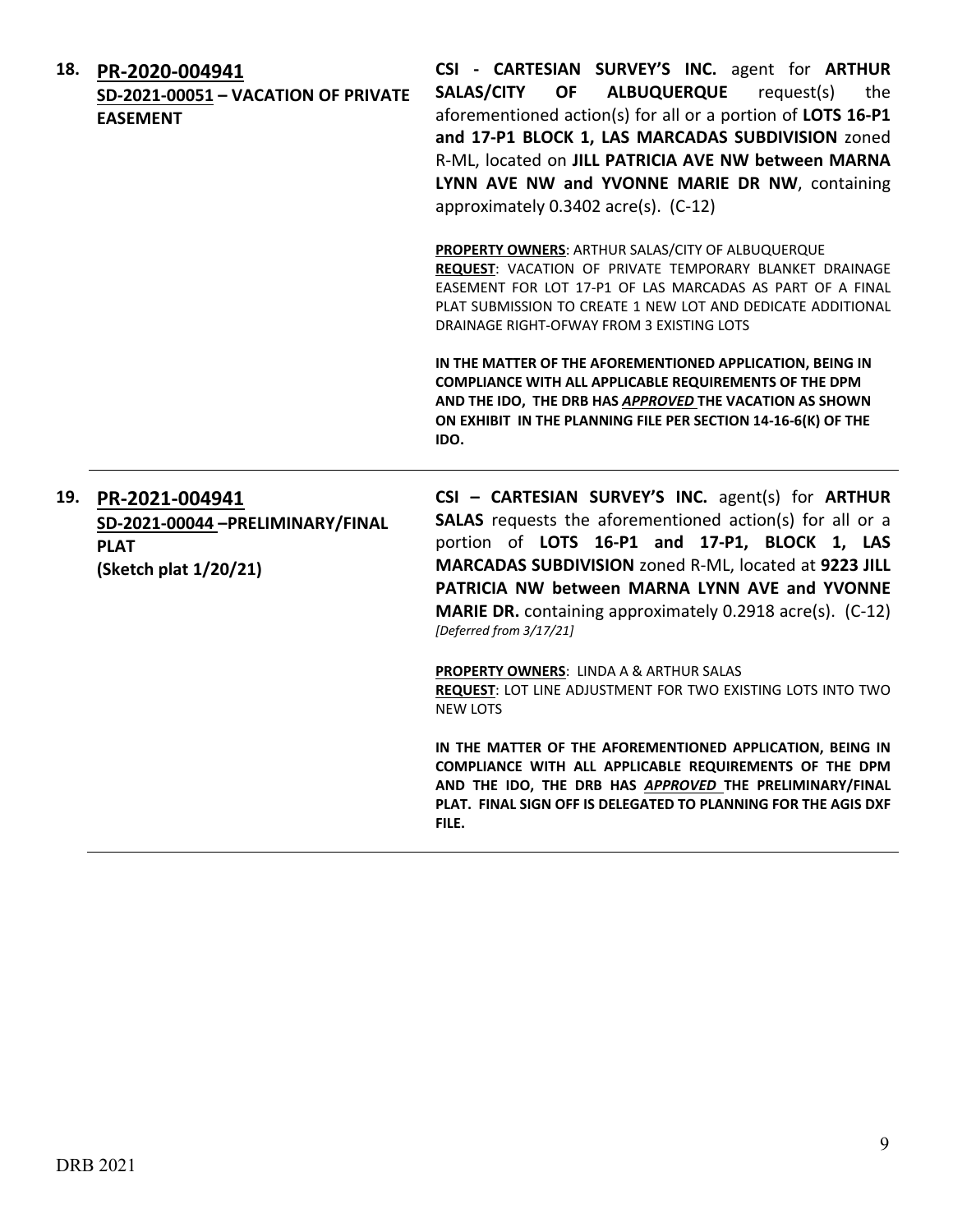| 20. | PR-2019-002761<br>SD-2021-00053 - PRELIMINARY/FINAL<br><b>PLAT</b><br>SD-2019-00056-VACATION OF PUBLIC<br><b>EASEMENT</b><br>SD-2019-00055 - VACATION OF PUBLIC<br><b>EASEMENT</b><br>SD-2021-00054 - VACATION OF PUBLIC<br><b>EASEMENT</b> | CSI - CARTESIAN SURVEY'S INC. agent for FAIZEL KASSEM<br>C/O KASSAM LAND ACQUISITION 9 LLC request(s) the<br>aforementioned action(s) for all or a portion of $B-A$ , 11 &<br>12 BLOCK 26 NAA, TR. A, UNIT B zoned NR-BP, located on<br>MODESTO AVE between OBSIDIAN ST NE and SAN PEDRO<br>DR NE, containing approximately 13.5 acre(s). (C-18)<br>PROPERTY OWNERS: FAIZEL KASSEM C/O KASSAM LAND ACQUISITION<br>9 LLC<br>REQUEST: SUBDIVIDE EXISTING 3 LOTS INTO 1 INDIVIDUAL LOT,<br>VACATE EASEMENTS, GRANT EASEMENTS AND DEDICATE RIGHT-OF-<br><b>WAY</b><br>DEFERRED TO APRIL 14TH, 2021.                                                  |
|-----|---------------------------------------------------------------------------------------------------------------------------------------------------------------------------------------------------------------------------------------------|--------------------------------------------------------------------------------------------------------------------------------------------------------------------------------------------------------------------------------------------------------------------------------------------------------------------------------------------------------------------------------------------------------------------------------------------------------------------------------------------------------------------------------------------------------------------------------------------------------------------------------------------------|
| 21. | PR-2019-002976<br>SD-2020-00210 - PRELIMINARY/FINAL<br><b>PLAT</b><br>VA-2020-00447 - SIDEWALK WAIVER<br>(Sketch plat 10/23/19)                                                                                                             | CSI - CARTESIAN SURVEYS, INC. agent(s) for BEELING<br>ARMIJO requests the aforementioned action(s) for all or a<br>portion of: LOT 9, EASTERLY PORTION OF 20 FT LOT 8 AND<br>PORTION OF LOT 10, BLOCK 2, SANDIA MANOR zoned R-<br>1D, located at 17400 HILLDALE RD NE between HILDALE RD<br>NE and CAMINO DE LA SIERRA NE, containing<br>approximately 0.5108 acre(s). (K-23) {Deferred from 12/9/2,<br>1/13/210, 1/27/21, 2/3/21, 2/24/21, 3/17/21]<br>PROPERTY OWNERS: BEELING ARMIJO<br>REQUEST: SUBDIVIDE LOTS, ELIMINATE INTERIOR LOT LINES OF 3<br>EXISTING LOTS CREATING ONE NEW LOT, DEDICATE EASEMENTS<br>DEFERRED TO APRIL 14TH, 2021. |
| 22. | PR-2019-002765<br>VA-2021-00010 - SIDEWALK WAIVER                                                                                                                                                                                           | <b>CARTESIAN SURVEY'S INC.</b> agent(s) for RED<br>$CSI -$<br><b>SHAMROCK 4, LLC</b> requests the aforementioned action(s)<br>for all or a portion of: LOT 9, COORS PAVILION, zoned NR-<br>C, located at 5801 ST JOSEPHS DR NW, containing<br>approximately 14.1982 acre(s). (G-11)[Deferred from 2/3/21,<br>2/24/21, 3/10/21, 3/17/21]<br><b>PROPERTY OWNERS: RED SHAMROCK 4, LLC</b><br>REQUEST: WAIVER FROM SIDEWALK REQUIREMENTS<br>UNTIL<br>DEVELOPMENT OF SUBDIVIDED LOTS 8 & 9 OF COORS PAVILION, LOT<br>BY LOT<br>DEFERRED TO APRIL 7TH, 2021.                                                                                           |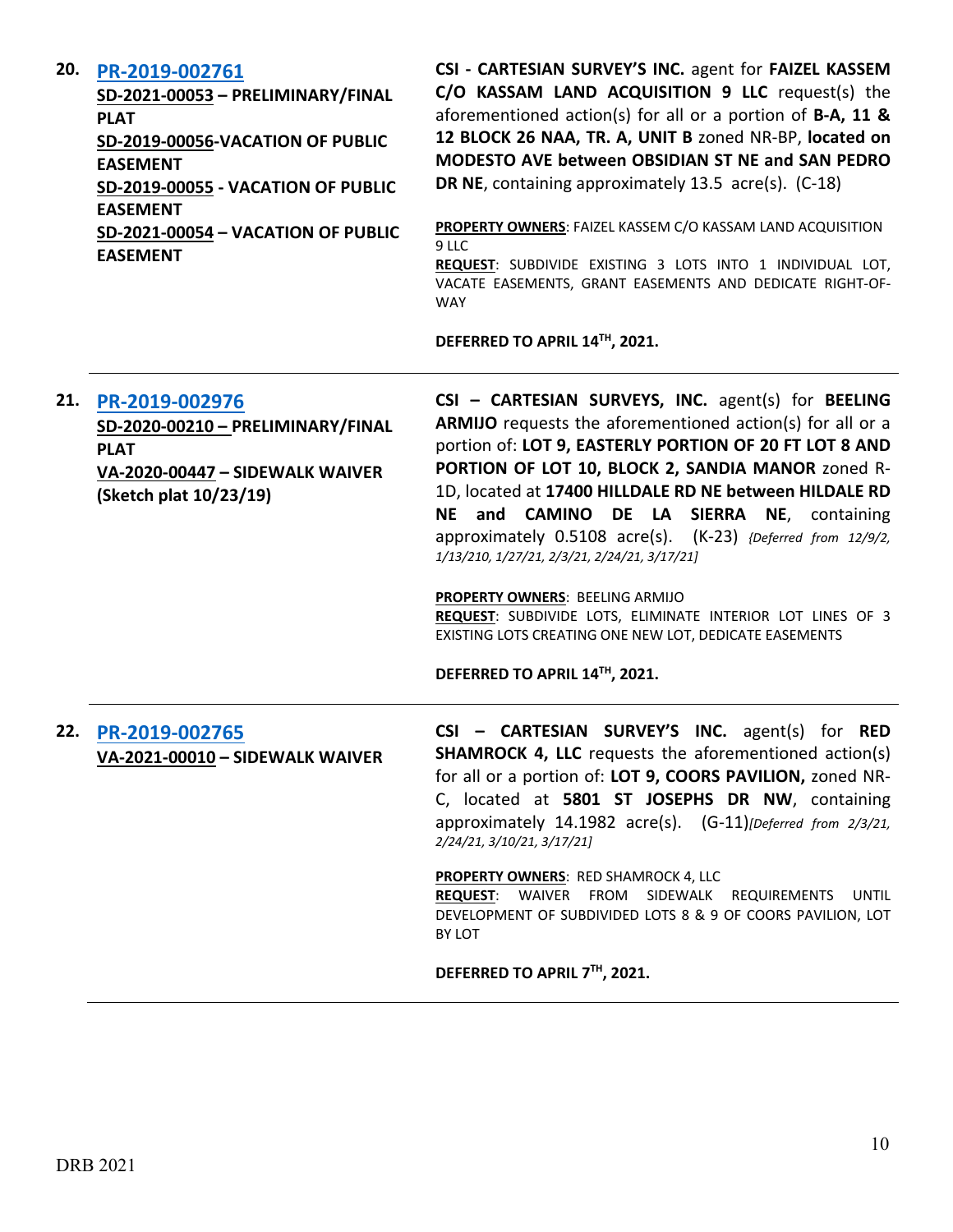| 23. | PR-2019-002765<br>SD-2020-00218 - PRELIMINARY/FINAL<br><b>PLAT</b>                                    | <b>RED SHAMROCK</b> requests the aforementioned action(s) for<br>all or a portion of: LOTS 8A, 8B, 9A, 9B, 9C, zoned NR-C,<br>located on ST. JOSEPHS DR NW between ATRISCO DR NW<br>and COORS BLVD NW, containing approximately 14.5<br>acre(s). (G-11)(Deferred from 12/16/20, 1/6/21, 1/27/21, 2/3/21, 2/24/21,<br>3/10/21, 3/17/21]<br>PROPERTY OWNERS: RED SHAMROCK<br>REQUEST: SUBDIVIDE 2 EXISTING LOTS INTO 5 LOTS<br>DEFERRED TO APRIL 7TH, 2021.                                            |
|-----|-------------------------------------------------------------------------------------------------------|------------------------------------------------------------------------------------------------------------------------------------------------------------------------------------------------------------------------------------------------------------------------------------------------------------------------------------------------------------------------------------------------------------------------------------------------------------------------------------------------------|
| 24. | PR-2020-004548<br>SD-2021-00052 - PRELIMINARY/FINAL<br><b>PLAT</b><br>VA-2021-00071 - SIDEWALK WAIVER | ANN CADIER KIM & PATRICK J. MAGEE request the<br>aforementioned action(s) for all or a portion of LOT 27 &<br>LOT 28, VOLCANO CLIFFS SUBDIVISION zoned R-1D,<br>located at 6201 & 6205 PAPAGAYO NW between<br>ALDERETE and PETROGLYPHS/NATIONAL MONUMENT,<br>containing approximately 0.5493 acre(s). (D-10)<br>PROPERTY OWNERS: ANN CADIER KIM & PATRICK J. MAGEE<br>REQUEST: PRELIMINARY/FINAL PLAT, SIDEWALK WAIVER<br>DEFERRED TO APRIL 7TH, 2021.                                               |
| 25. | PR-2019-002609<br>SD-2020-00217 - PRELIMINARY/FINAL<br><b>PLAT</b>                                    | ARCH + PLAN LAND USE CONSULTANTS agent(s) for JAB RE<br><b>INVESTMENTS LLC</b> request(s) the aforementioned action(s)<br>for all or a portion of: LOT 14, FLORAL GARDENS, zoned R-<br>1, located at 2454 ROSE NW between FLORAL RD and<br><b>SARITA AVE, containing approximately 0.4117 acre(s). (H-</b><br>13)[Deferred from 12/16/20, 1/27/21, 2/24/21]<br>PROPERTY OWNERS: JABRE INVESTMENTS LLC<br><b>REQUEST: CREATE 2 LOTS FROM 1 EXITING LOT</b><br>BEFERRER TO ARRIV 30 <sup>TH</sup> 3034 |

DEFERRED TO APRIL 28<sup>TH</sup>, 2021.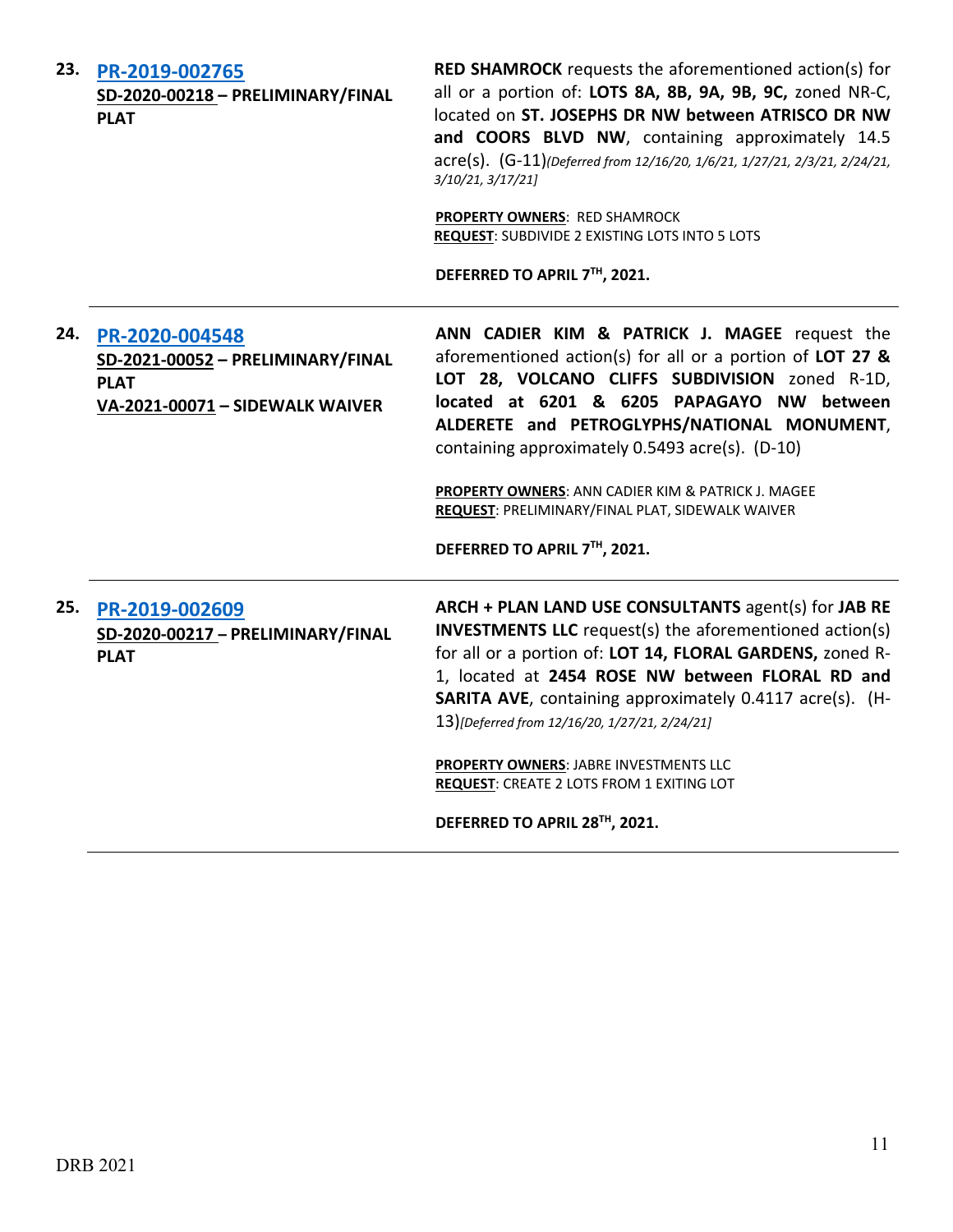| 26. | PR-2019-002604<br>VA-2021-00041 - SIDEWALK WIDTH<br><b>WAIVER</b>                | ARCH + PLAN LAND USE CONSULTANTS agent(s) for 4SP<br>request(s) the aforementioned action(s) for all or a portion<br>of: 261-A, TOWN OF ATRISCO, zoned NR-C, located at 6030<br>ILIFF RD between COORS BLVD and ESTANCIA DR,<br>containing approximately 4-4844 acre(s). (H-11) [Deferred from<br>2/24/21, 3/10/21]                                     |
|-----|----------------------------------------------------------------------------------|---------------------------------------------------------------------------------------------------------------------------------------------------------------------------------------------------------------------------------------------------------------------------------------------------------------------------------------------------------|
|     |                                                                                  | <b>PROPERTY OWNERS: 4SP HOTELS LLC</b><br>REQUEST: WAIVER OF 1 FOOT TO THE REQUIRED 5 FOOT MINUMUM<br>SIDEWALK WIDTH                                                                                                                                                                                                                                    |
|     |                                                                                  | <b>AGENT WITHDREW REQUEST.</b>                                                                                                                                                                                                                                                                                                                          |
| 27. | PR-2019-002604<br>SD-2021-00022 - PRELIMINARY/FINAL<br>PLAT (sketch plat 7-9-20) | ARCH + PLAN LAND USE CONSULTANTS agent(s) for 4SP<br><b>HOTELS LLC</b> request(s) the aforementioned action(s) for all<br>or a portion of: 261-A, TOWN OF ATRISCO GRANT, zoned<br>NR-C, located at 6030 ILIFF RD NW between COORS BLVD<br>and ESTANCIA DR, containing approximately 4.4844<br>acre(s). (H-11) [Deferred from 2/10/21, 2/24/21, 3/10/21] |
|     |                                                                                  | <b>PROPERTY OWNERS: 4SP HOTELS LLC</b><br><b>REQUEST: CREATE 2 LOTS FROM 1 EXISTING LOT</b>                                                                                                                                                                                                                                                             |
|     |                                                                                  | <b>AGENT WITHDREW REQUEST.</b>                                                                                                                                                                                                                                                                                                                          |
|     | <b>SKETCH PLAT</b>                                                               |                                                                                                                                                                                                                                                                                                                                                         |
| 28. | PR-2021-005238<br>PS-2021-00041 - SKETCH PLAT                                    | <b>JUSTIN DeDERA</b> request(s) the aforementioned action(s)<br>for all or a portion of LOT 9 BLOCK 48, KNOLLS OF<br>PARADISE, zoned R-1B, located at 4632 CACTUS AVE NW,<br>containing approximately 0.34 acre(s). (B-12)                                                                                                                              |
|     |                                                                                  | <b>PROPERTY OWNERS: JUSTIN DeDERA</b><br>REQUEST: COMBINE LOTS 4628 CACTUS AVE NW (EXISTING HOUSE LOT<br>8) WITH 4632 CACTUS AVE NW (VACATE LOT 9), AND BUILD OVER<br><b>EXISTING PROPERTY LINE</b>                                                                                                                                                     |
|     |                                                                                  | THE SKETCH PLAT WAS REVIEWED AND COMMENTS WERE<br>PROVIDED.                                                                                                                                                                                                                                                                                             |